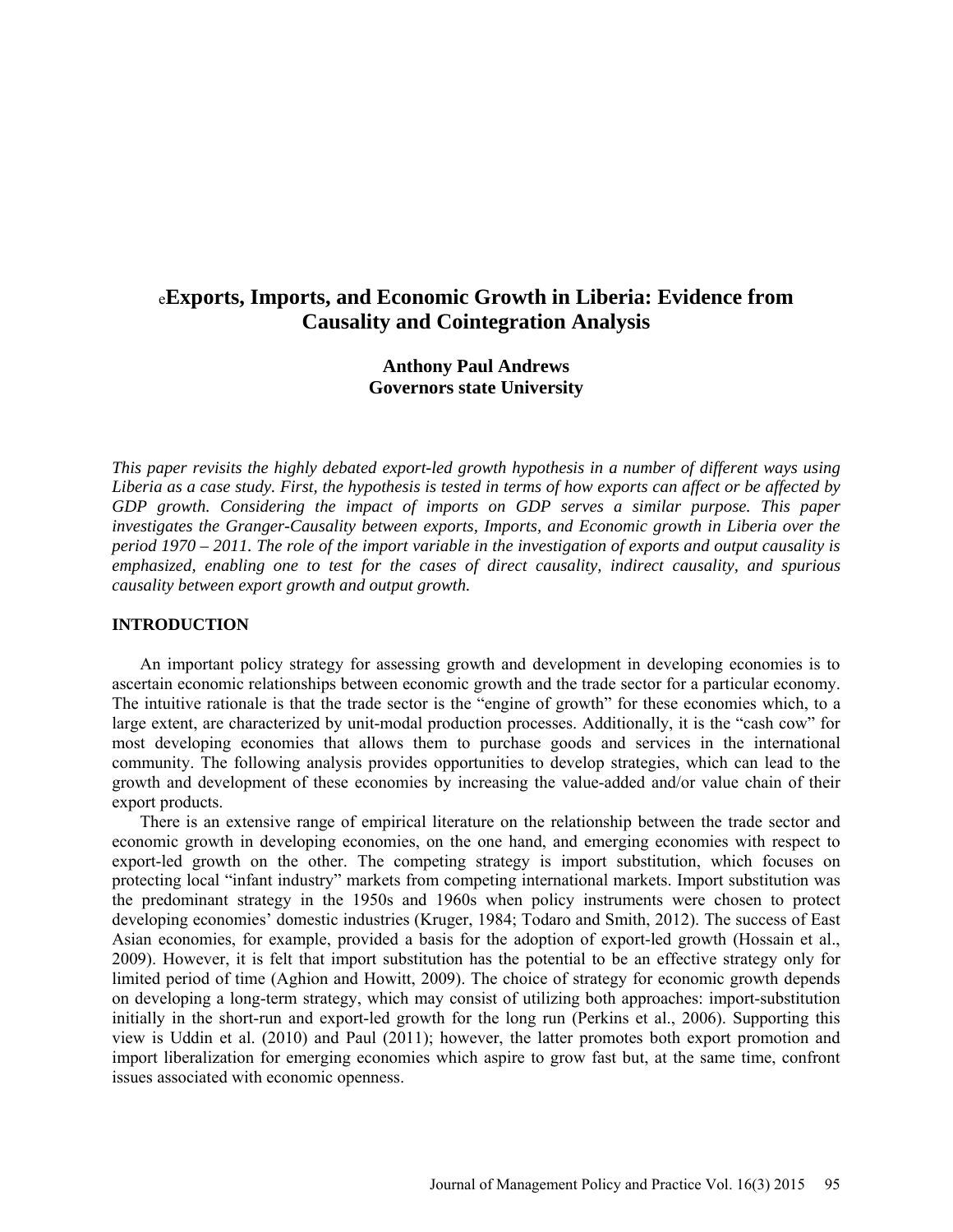There is also a long and continually growing body of literature on the relationship between foreign trade and economic growth with a significant number of these studies suffering from the omission of the import variable. Hossain et al. (2009) point out that studies which include imports establish the validity of the export growth hypothesis. In other words, if one wants to investigate the "growth-export" paradigm it is necessary to include imports as part of the determinants thus developing a tri-variate approach, especially when modelling in the context of a vector autoregression model (VAR). Most recent studies take this approach, since VARs impose few restrictions in the estimation process and are particularly adept at identifying internal and external shocks (Garrett et al., 2012; Amoateng and Amoako-Aju, 1996). VARs are extremely appropriate for modeling the Liberian economy, since Liberia has been subjected to two major internal shocks and one recent external financial shock.

There are two ways in which one can examine long-run relationships between economic variables in an economy. First, there is the well-known Granger Causality which tests the hypothesis that some variables do not "Granger cause" some other variables (Granger, 1969). For example, a variable X is said to be Granger causal to another variable Y if Y can be predicted with greater accuracy, all other information being identical, if current and past values of X are used (Kirchgassner, 2013). In this context, Granger Causality is used if at least n-1 of the series are integrated of order zero.

Second, cointegration is used when there are common stochastic trends significant relationships between variables of interest are integrated of order zero (Lutkepohl, 2004, p. 89). It is a measure of the amount required to adjust to equilibrium between two or more variables when using an error correction model, which requires the variables under analysis to be integrated of order 1; that is I(1), or stationary. If the variables are not stationary the regression results are considered spurious and the estimation results appear to be statistically relevant when they are not and without any economic meaning (Enders, 2015, p. 195).

This paper develops a model for examining long-run relations between exports, imports and output growth for the economy of Liberia. The approach used here is well documented in the literature both in terms of methodology, modeling approach, and the number of countries studied. We also examine causality between trade sector variables and economic growth in the Liberian economy. Our model follows Shazi and Munap (2005); Frankel and Romer (1999); Amoateng and Amoaka-Adu (1996); and Arestis and Demetriades (1991) in developing a tri-variate model, since bivariate models tend to omit the import variable, which has be shown to adversely affect the statistical results. The importance of understanding these relationships is through the specification process by determining direction of causality between imports, exports, and economic growth. In particular, we utilize the concepts of causality and cointegration to say something about the choice of development strategy by examining the growth path of the Liberian economy over the period 1970 – 2011.

#### **Imports, Exports, and the Growth Relationships for Liberia**

The country of Liberia continues a path to recovery from substantial internal shocks due to two ethnopolitical conflicts and an external global financial shock. According to the 2<sup>nd</sup> Annual Progress Report by the Government of Liberia to the IMF, the main engines for growth will result from natural resourcebased activities of mining, timber production, rubber and other plantation products (GoL, 2011). Most of these commodities are earmarked for exports indicating an export-led growth strategy. Export-led growth (EL) growth and import-substitution (IS) strategies are a common policy approach for emerging and developing economies using VARs. For example, similar studies were developed for Pakistan (Rahman and Shabbaz, 2011); and Korea (Hwang 1998; Glasure and Lee, 1999) using bivariate VAR models. Dar et al. (2013), using a wavelet time scales model of exports and growth (measured by industrial production) found exports and output growth not to share any short-run co-movement relationships at lower dimension time scales between  $2 - 8$  months. They did, however, find positive relationships between export and output growth at higher time dimensions scales in the medium and long-run between 8-64 months, verifying ELG as a long-run phenomenon for India. More importantly, their results indicated a uni-directional relationship between exports and growth in the medium run and a bidirectional relationship in the long-run. However, each incorporate endogenous growth model concepts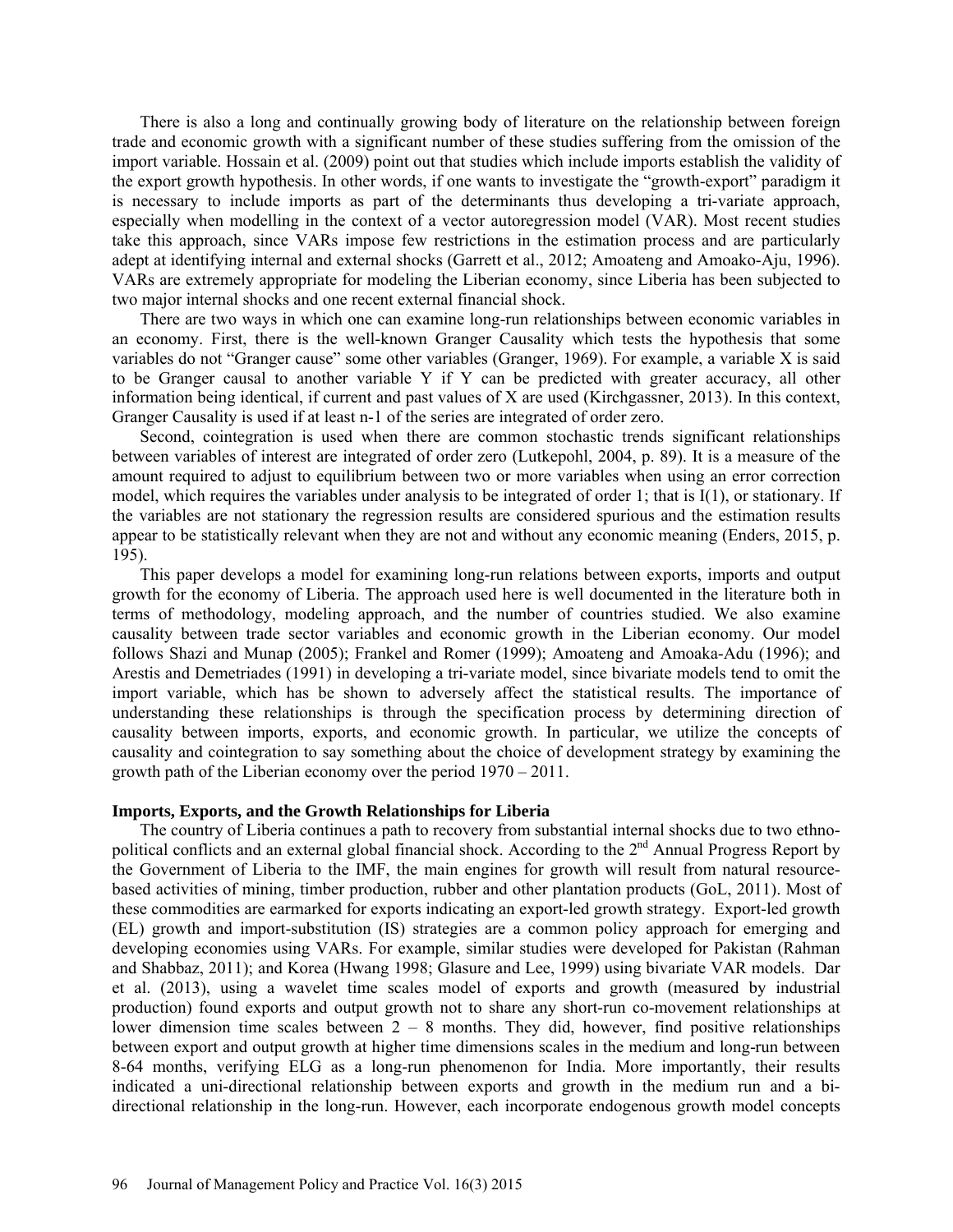and consider either Granger causality or cointegration in modeling causality among long run relationships. The objective of this paper is to examine causality between trade sector variables and economic growth in the Liberian economy. This paper adds to the literature by statistically ascertaining which development strategy Liberia is adopting: export-led, import-substitution, or both. Thus, understanding the direction of causality is critical for the policy analyst, as it provides opportunities for developing long-run planning procedures which can lead to a diversified production economy. This is important as Liberia moves forward towards gaining the growth and maturity it so adequately demonstrated prior to the major civil war shocks and to regain its leadership position in the West African region.

#### **MODELING LONG-RUN RELATIONSHIPS**

Recent developments of causality and cointegration in time series econometrics have introduced a number of methodologies for analyzing long-run economic relations between aggregate economic variables. The examination of causality or the link between key economic aggregates, as represented by the work of Granger (1969) is at the heart of most macroeconomic theories. The concept of cointegration describes the long-run equilibrium relationship two or more economic variables share with common stochastic trends, and identify persistent but random long-term co-movements (Hamilton, p. 572; Stock and Watson, p.778). Therefore, causality and cointegration suggests a linear correlation between two or more variables which allow them to move together in the long run. The significance of Granger Causality is direction of causality, a common problem in economics and long-run stability of equilibrium. Both concepts provide interesting information on the dynamics of models for policy makers in developing short, medium, and long run policy prescriptions.

The reason for our concern with causality is that export growth is thought to be a primary determinant of output and employment growth in an economy in the context of (1) export-led growth, (2) GDP driven exports, and (3) the existence of a feedback mechanism between trade variables and GDP growth. The importance of understanding the direction of causation allows for the development of policy prescriptions that will enhance the production capability of the Liberian economy.

### **DATA**

In this paper we use annual data for Liberia's exports, imports, and gross domestic product (GDP) in real terms with a base year of 2005 for the period 1970 – 2011. The source of the data is the UN Database. Plots of the series are presented in Figure 1, which demonstrates the impact of external shocks on the Liberian economy of the period of analysis and also co-movements of the three series. These data include the two oil shocks in the 1970s and early 1980s, shocks associated with the country's two civil wars in the 1980s and 1990s, and the financial crisis (or Great Recession), which occurred between 2007 and 2009.

The oil shocks had relatively mild impact on the country's economy relative to the two civil wars, which had deleterious effects on the country and for a substantial period of time. For example, real GDP fell from USD 1.24 billion to 190 million USD or 84% during the first civil war. While the second civil war seems to have had a lesser impact on the economy, the impact on physical and social capital was much more devastating. The global financial crisis also resulted in a decline in Liberia's investment in the mineral sector, however, the sector experienced a strong recovery in 2011 with a real growth rate of 12% (GoL, 2011). Imports have steadily increased since 2000 but with net exports increasing the trade deficit. Thus, areas in which the economy has competitive advantages appear not to have positively impacted areas of the economy where import-substitution could make a difference. The critical question is to determine the direction of causality between imports, exports, and GDP. Understanding this tri-variate relationship provides the basis for developing planning procedures that have a direct effect on the economic outlook and long-term growth of the economy.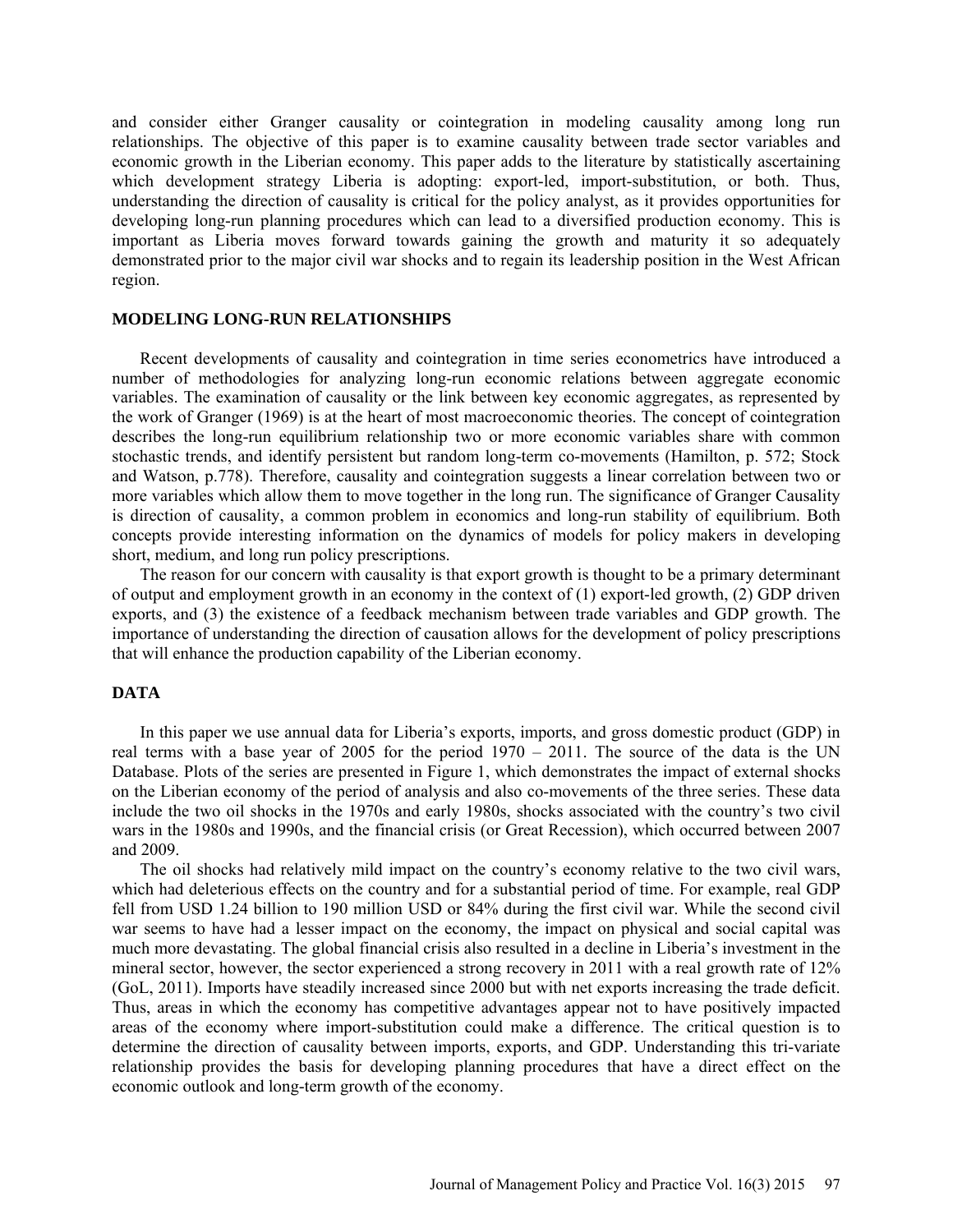The fact that the three series exhibit co-movements implies the series are cointegrated. Testing for stationarity of these series are problematic due to the presence of major structural breaks suggest. Stationarity refers to the property of time series data where the mean and variance depend on time, violating one of the key assumptions of the classical linear regression model that such series have the property of mean reversion. The use of nonstationary economic series in time analysis generates estimation results defined in the literature as spurious results. The solution to this problem is to determine the degree of integration of each series; that is, how many times each series must be differenced in order to achieve stationarity.



### **FIGURE 1 EXPORTS, IMPORTS, AND GROSS DOMESTIC PRODUCT (GDP)**

*Source:* UN Database (Data Zoa)

This is achieved by applying the Augmented Dickey-Fuller (ADF) unit root test and we evaluate the unit roots in logarithms of each series. However, since there is more than one major structural break, ADF tests are unable to reject the null hypothesis of the presence of a unit root even in the presence of a large sample size (Kirchgassner, 2013; Perron, 1989). This requires the examination of unit roots in the presence of structural breaks. While the ADF test is widely used for the stability of its critical values as well as its power over different sampling experiments, Phillips and Perron (1989, 1999) have shown that a structural break may bias the ADF test towards non-rejection of the hypothesis of a unit root (Udin et al., 2010, p. 3). Therefore, we perform ADF and Phillips Perron Tests, along with additional unit root tests with the results presented in Table 1 (see Appendix for Tables). The Phillips-Peron tests for each series indicate stationarity in first differences for exports, imports, and GDP. Since detecting unit roots are sensitive to the lag structure, the Perron-Phillips test adjusts for changes in the mean of a stationary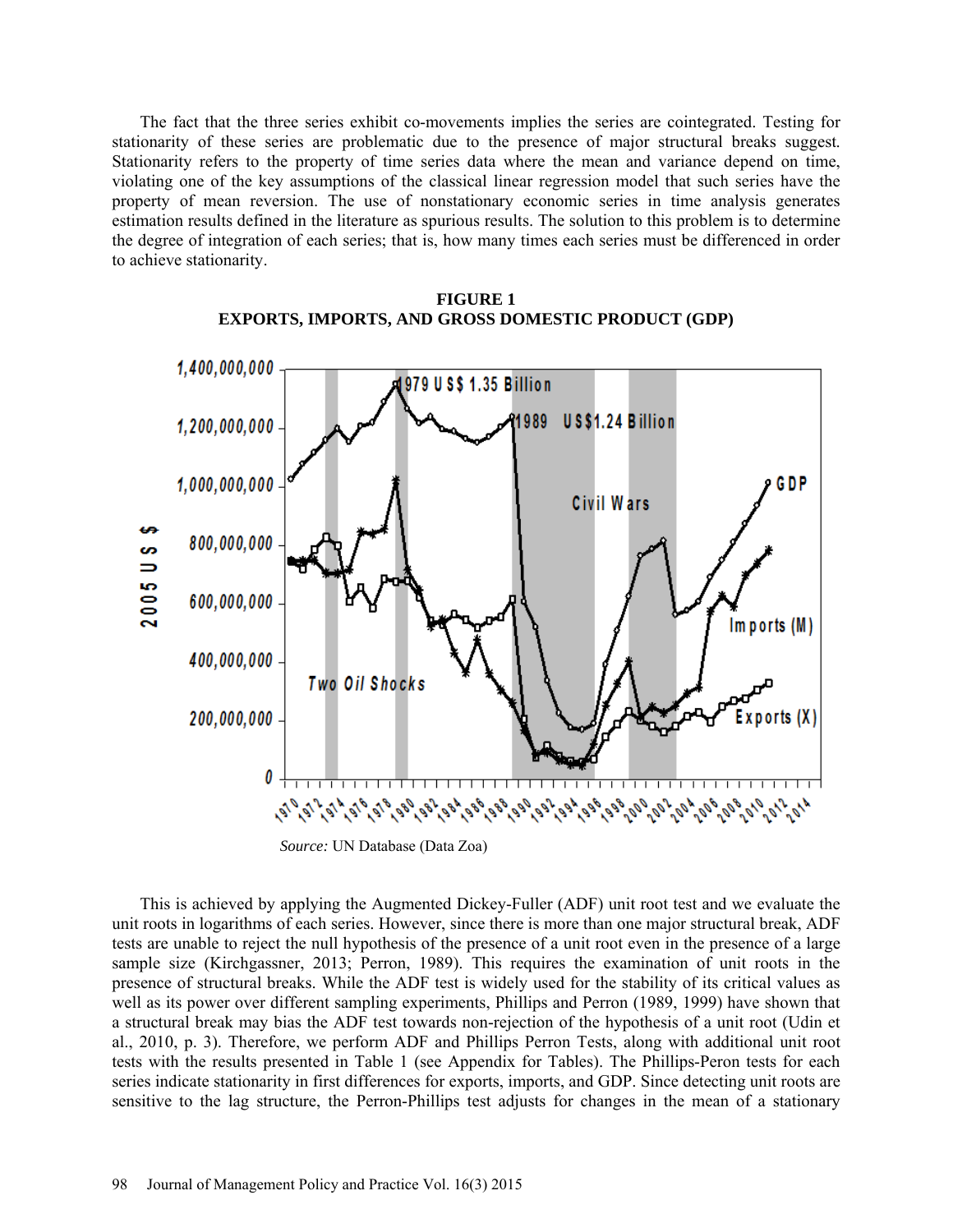variable. The results in Table 1 indicated that each variables is integrated of order one, our VAR will be modeled in first differences.

#### **COINTEGRATION AND CAUSALITY TESTS**

We now investigate the concept of cointegration, which essentially says there is a long-run relation tying the three series together represented by a linear combination and suggesting a long-run relationship in log differences for imports, exports and GDP (Hamilton, p. 572). The Johansen Cointegration results are presented in Table 2, where we used 9 lags to determine our results. Both the Johansen Trace (JT) Test and the Maximum Eigenvalue (ME) Test, indicate 1 cointegrating equation at the 0.05 level, while the Log Likelihood Tests indicates 2 cointegrating equations. Enders (p.380) notes that when there are conflicting results regarding cointegration tests, the Max-Eigen (ME) statistic has the sharper alternative hypothesis test and is preferred for "pin[ing] down" the number of cointegrating vectors. In this case, the result, which is robust, yields one (1) cointegrating equation at the 5% marginal significance level.

#### **MODEL ESTIMATION**

A method that can resolve both causality and the long-run relationships among output, import, and export structure of Liberia is the estimation via a Vector Autoregression (VAR) with three variables. A VAR is a commonly used method for analyzing the dynamic structure of a system of variables. Testing and analyzing cointegration in a VAR is superior to the Engle-Granger (1987) single equation method; however, there are some strict requirements that must be satisfied in order to utilize the model (Charnmza and Deadman, 1992, p.178). These restrictions were satisfied in the previous section. In addition, the VAR model structure can now be used to model each variable as the dependent and independent variable in a simultaneous equation framework. The VAR is also a dynamic specification, including different time period specifications and lagged variables. Thus, the VAR provides a modeling specification which addresses all of the aforementioned problems associated with modeling time series data. It also provides an additional contribution by generating impulse response functions which show how a shock due to one variable proceeds through the system of equations and provides an indication of its short- and/or long-run persistence in the system. This is of particular interest to Liberia, as a country which has experienced three major shocks to its economy during the period of analysis.

We specify an unrestricted VAR system with one period lags given as:

$$
\log GDP_{t} = a_{11} \log GDP_{t-1} + a_{12} \log X_{t-1} - a_{13} \log M + c_{1} + \varepsilon_{1t}
$$
  
\n
$$
\log X_{t} = a_{21} \log GDP_{t-1} + a_{22} \log X_{t-1} - a_{23} \log M + c_{2} + \varepsilon_{2t}
$$
  
\n
$$
\log M_{t} = a_{31} \log GDP_{t-1} + a_{22} \log X_{t-1} - a_{33} \log M + c_{3} + \varepsilon_{3t}
$$
 (1)

where log GDP, log X, and log M are the natural logarithms of Gross Domestic Product, Exports, and Imports. In addition,  $a_{ij}$  and  $c_{ij}$  represent the parameters to be estimated and  $\varepsilon_{ij}$ , the disturbance term for each equation. The VAR is unrestricted in the sense that there are no prior designation values for parameters estimated by the regression. The lag specification is one lag for the endogenous and exogenous variables as determined by six (6) lag model specification tests, as shown in Table 3.

The importance of the VAR estimation method is that it allows for the simultaneous estimation of the system in Eq. (1) and can be used to examine both Granger-Causality and cointegration in the same specification. Granger-Causality can be examined by specifying restrictions on the cointegration relationships using Wald tests. The regression output for Liberia in a simultaneous context is presented in Table 4. The results indicate that all one-period lagged series are strong determinants of their respective series, with first period lags for imports and exports inversely related to GDP. We would expect inverse relationships for imports but for a one period lag in exports to reduce GDP is not something we would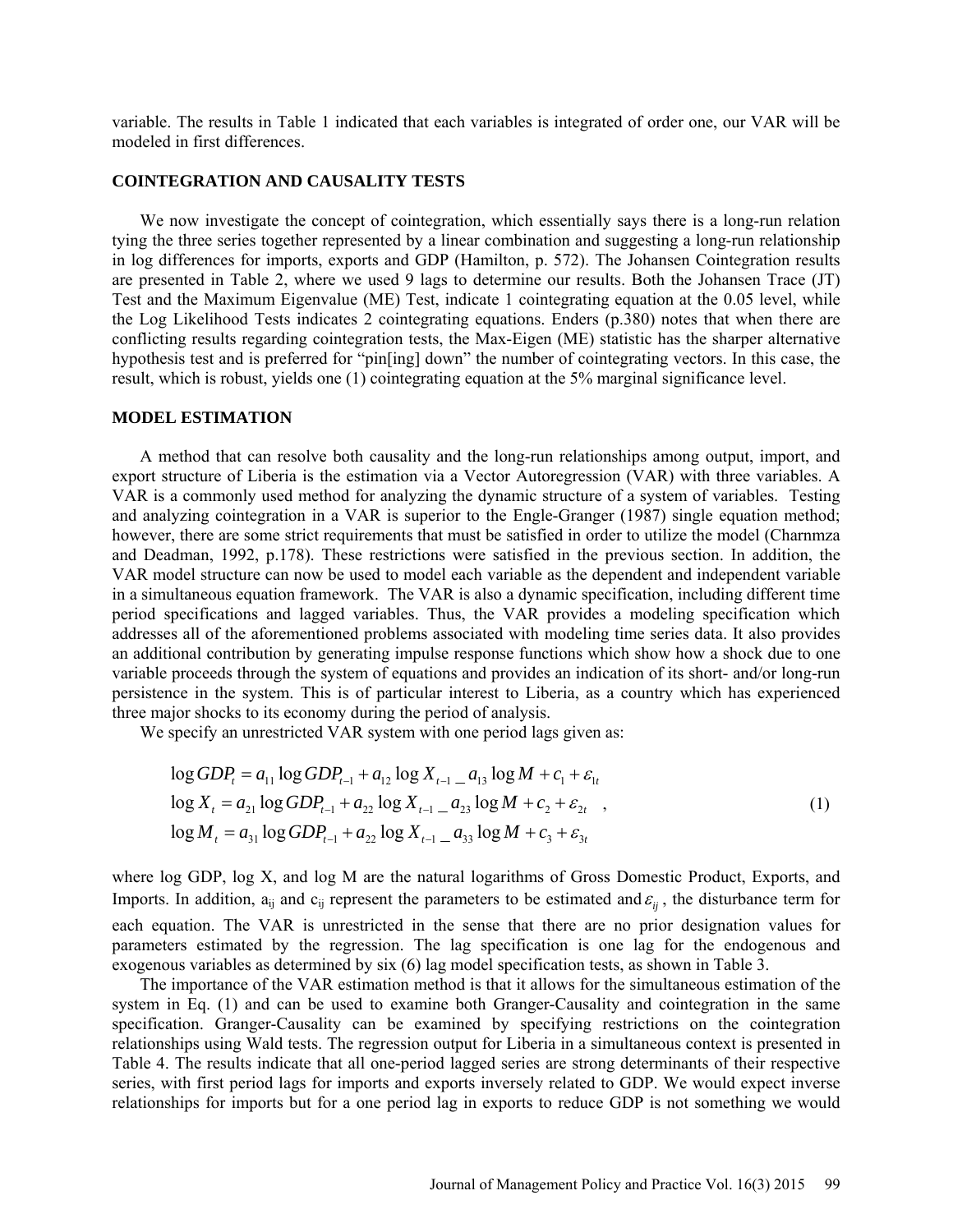expect. Moreover, each function exhibits decreasing returns to scale in the model. This may be problematic because a shock of one unit of the highly correlated regressor may very well impact the other regressors causing them to move by one unit shock and not remain unchanged. This may have been cause for previous researchers choosing bivariate VARs. Unless there is evidence of low correlation between regressors there may be a problem with the standard errors of the respective independent variables. The square root of the variance inflation factor  $\left( \frac{1}{\sqrt{1 - R^2}} \right)$  for the system is 3.804, which shows some multicollinearity exists but not be serious enough to significantly affect other regressors in the model (Heij, et al., p. 160). Even with VIF values that greatly exceed the 10 point rule, one can often confidently draw conclusions from regression analyses (O'Brien, 2007, p. 681).

We present results of pairwise Granger Causality tests in Table 5. The theory behind Granger Causality is based on measuring whether current and past values are used to determine future values; that is, can a scalar y forecast two other scalars x and z? If this is not possible, then we can say that y cannot Granger-Cause x and z (Tong et al., p. 309). The critical issue is selection of the lag order, which should be based on the belief of the longest time period exports, imports, and GDP can influence one of the other variables. In this case, we chose a lag value of 10, which represents a 10-year span of the data and which appears adequate for the Liberian economy with its long-period shocks. The results are presented in three panels representing pairwise tests for three (3) series. Based on the marginal significance levels (pvalues), we find, in the first panel, that we can reject the hypotheses that imports do not Granger cause GDP and GDP does not Granger cause imports. In the second panel, we find that we cannot reject the hypothesis that exports do not Granger cause GDP and that GDP does not cause Exports. Finally, we cannot reject the hypothesis that exports do not Granger cause imports but we can reject the hypothesis that imports do not Granger cause imports. Thus the import/GDP relationship is bi-directional, while import/export relationships are uni-directional. This provides evidence that over a 10 year period of Liberia as an Import-Led economy.

Next, we analyze how a one period shock (or innovation) traces out the response of the dependent variable in the model to shocks to each of the other variables in the model. From Table 6, the shock of GDP and exports (column 2) to imports does not die away quickly indicating a long-run adjustment to a shock in GDP on imports. All other relational shocks have a short-run adjustment. This points to the sensitivity of imports to the overall economy of Liberia; in essence, the key determinant to long-term sustained growth lies with paying close attention to the composition of imports into the economy, which implies the need for an IS national strategy in the long run and short run attention to exports in the short run.

Finally, we examine the variance decomposition of our VAR estimation, which examines the importance of each variable's contribution to the forecast error variance for x-periods ahead. Here each dependent variable can be explained by innovations in each independent variable. The variance decomposition results are presented in Tables 7A-C. The variance decomposition of GDP (7-A) shows that it accounts for 100% of the immediate reaction in which the innovation occurs in period 1, while imports (M) and exports (X) account for 0%, respectively. While the variance decreases for GDP over time, the importance of both imports and exports increase so that by 15 years out, imports and exports account for 81% and 2.4% of the variance decomposition, respectively. GDP starts to influence both exports and imports in the second period but by approximately 15% and 16%, respectively. Imports become increasingly stronger by year 4 accounting for 56%.

In Tables 7-B and C, in the initial period, imports accounts for 83% of the variance decomposition. In years 4-15, it is mainly imports that impacts both GDP and exports. The impact of exports on both GDP and imports is relatively small but increasingly more importantly to imports after year 4. Thus, imports are strong in each variance decomposition and shows strong influence over the 15 period span, providing additional corroboration that imports are the key driver of the Liberian economy. This supports the view that an EL strategy is not an approach which should be considered for the long-run growth of the Liberian economy. Rather, focus should be on an IS strategy for the long-run and an EL strategy for the short-run.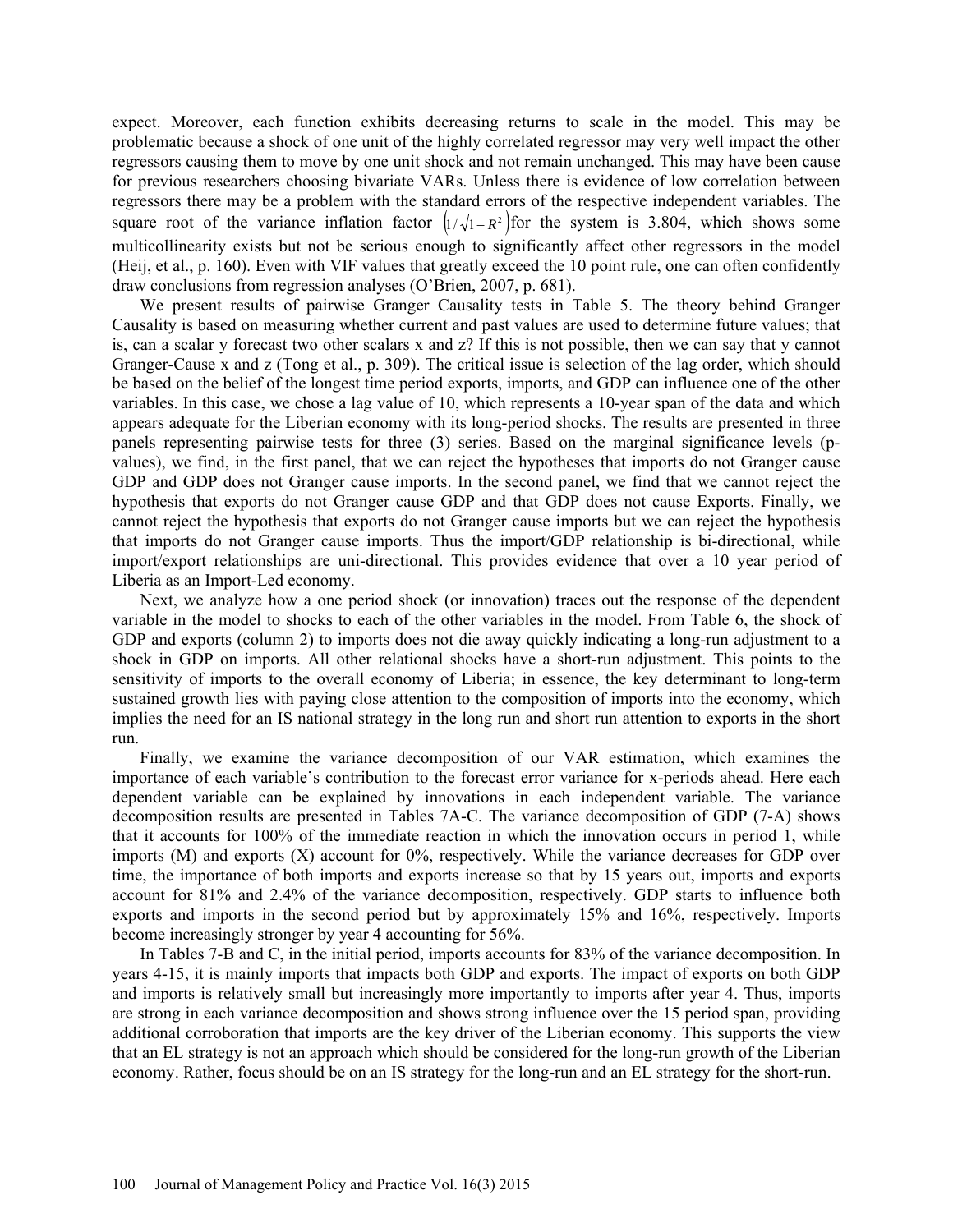#### **SUMMARY**

In this paper we have analyzed the relationship between exports, imports, and GDP in the context of the Liberian economy. For this purpose we have used the framework of a structural vector auto regression model. The period of analysis was from 1970 to 2011, a time interval in which there was comparable data for the country's imports, exports, and GDP. The focus of the research was to determine which variable were Granger Cause of economic growth; that is, was the "engine of growth" led by (1) exports or (2) GDP. An unrestricted VAR was used to investigate these relations in terms of Granger Causality. We have found that imports Granger cause both GDP and Exports. In addition, we found that major ethnopolitical and financial shocks may have increased the likelihood of introducing decreasing returns to scale in production and causing an inverse relationship between exports and GDP growth, when the opposite would be expected.

Overall, the results confirm the bi-directional causation between GDP and Imports and uni-directional causation between exports and GDP and exports and imports. Moreover, our analysis does not suggest that Liberia is driven by exports alone but rather a mixture of exports and imports, with the latter having a long-run impact. Therefore, planning procedures geared to using EL strategies in the short-run and IS strategies in the long-run can be regarding as providing an optimal strategy that would positively impact the local and export market economies.

### **POLICY IMPLICATIONS**

From 1979 to 1990 exports were the engine of growth for the Liberian economy. However, with a new data horizon from 1970 to 2011, imports are now a dominant aspect of the Liberian economy indicating the country's strategy is currently about equally weighted on imports as exports, even though the present policy has experienced strong "export-led growth" due to strong growth in mineral and resource exports. Because of the significant impact of two civil wars and the experience of an international financial crisis, domestic stabilization is more dependent on exports than developing an import substitution strategy. The implication of our results is to use this knowledge in planning the macro structure of the present Liberian economy.

According to the World Bank Group, the average annual growth rate for GDP was 7.1% in 2009, down from 9.4% in 2007. According the US State Department, GDP growth was 7.9% in 2011 and estimated at 8.7% in 2013, ranking  $11^{\text{th}}$  in the international economy; however, 2014 growth was only 0.5 percent (The World Factbook). The ratio of Exports to GDP, one-half the component to the Globalization Index (exports plus imports divided by GDP) was 31.1 in 2008 and showing an average annual increase of 11.15% since 1998. Given the large component of the Globalization Index and its substantial growth rate, it appears the economy has the potential to provide the growth needed for sustainable development. Based on our research, greater attention should focus on increasing the emphasis on a dual strategy of "Import Substitution (IS)" and "Export-Led (EL)" strategies, with the former focused on the agriculture sector and the latter on the mineral resource sector. Earlier in our analysis it was indicated that Liberia should adopt an import substation strategy in the short-run and pursue an export-growth led strategy as the economy matures. What we observe from the data is a different approach for Liberia, which is to develop a dual approach incorporating both export-led and import substitution growth strategies. A dual approach allows the country to impact local markets, especially the agriculture sector, and the export market, the source for foreign exchange.

What can our results say about the present structure of the economy? Given that the economy will continue to demonstrate export-led growth, the focus should be to increasingly focus on reducing imports that impact employment in the private and agricultural sectors. That is, imports that compete with locally produced goods, especially those in the agricultural sector, should be minimized and focus directed to increase protection of local produce, which can compete with foreign imports. Concentration on domestic agricultural production, especially in rice, should provide the opportune moment to focus on increasing domestic produce. Thus, a good "rule of thumb" policy rule would be to use export earnings to increase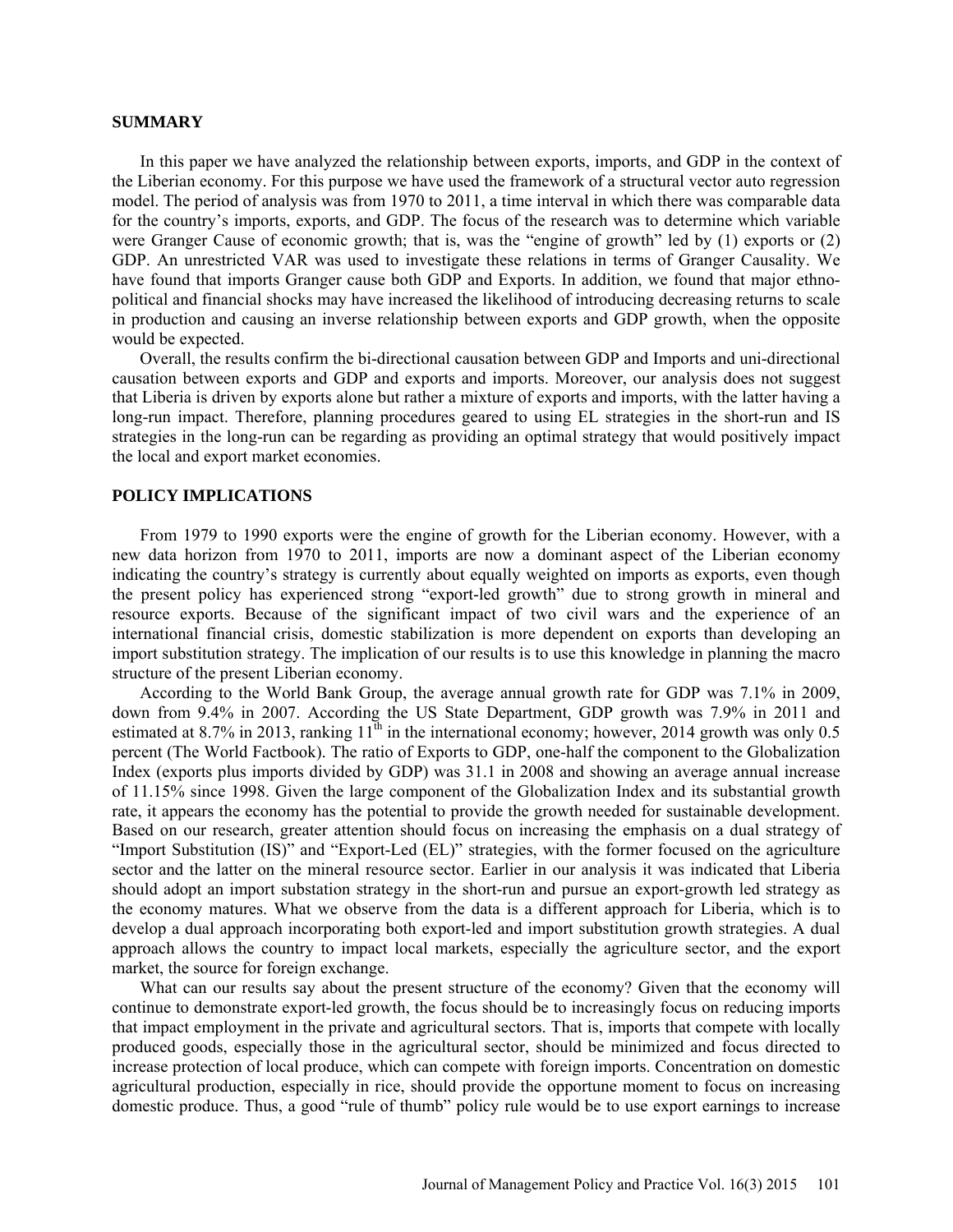productivity in agricultural production in the short-run, while developing the private sector in both the short- and long-run.

### **REFERENCES**

Aghion, P. and Howitt, P. (2009). The Economics of Growth. Cambridge: MIT Press.

- Amoateng, K. and Amoako-Aju, B. (1996). Economic Growth, Export and External Debt Causality: The Case of African Countries, Applied Economics, 28, (1), 21-27, DOI: 10.1080/0003684900000003.
- Dar, A. B., Bhanja, N., Samantaraya, A. and Tawari, A. K. (2013). Export Led Growth or Growth Led Export Hypothesis in India: Evidence Based on Time-Frequency Approach, *Asian Economic and Financial Review*, 3, (7), 869-880.
- Charemza, W. and Deadman, D. (1992). *New Directions in Econometric Practice: General to Specific Modelling, Cointegration and Vector Autoregression.* Cheltenham, UK. Edward Elgar Press.
- Enders, Walter. (2015). *Applied Econometric Time series*, 4nd Edition. New York: Wiley Publishers.
- Engle, R.F. and Granger, C.W.J. (1987). Co-integration and Error Correction: Representation, Estimation, and Testing, *Econometrica*, 55, (2), 251-276.
- Francisco, F. and Ramos, R. (2000). "Exports, Imports and Economic Growth in Portugal: Evidence from Causality and Cointegration Analysis." *Economic Modelling*, 18, 613-623.
- Frankel, J. and Romer, D. (1999). Does Trade Cause Growth? *American Economic Review*, 89, (3), 379- 398.
- Garrett. A., Lee, K., Pesaran. M, H. and Shin. Y. (2012). *Global and National Macroeconometric Modelling*, Oxford: Oxford University Press.
- Glasure, Y.U. and Lee, A. R. (1999). The Export-Led Growth Hypothesis: The Role of the Exchange Rate, Money, and Government Expenditure from Korea. *Atlantic Economic Journal*, 27, (3), 260- 273.
- Government of Liberia (GoL). (2011). Second Annual Progress Report 2009-2010.
- Granger, C.W.J. (1969). Some Properties of Time Series Data and their Use in Econometric Model Specification, *Journal of Econometrics*, 16, 121-130.
- Hamilton, J. D. (1994). *Time Series Analysis*. Princeton: Princeton University Press.
- Heij, C., de Boer, P., Frances, P.H, Kloek, T., and van Dijk, H.K. (2004). *Econometric Methods with Applications in Business and Economics.* Oxford: Oxford University Press.
- Hossain, M. A., Haseen, L., and Jabin, N. (2009). Dynamics and Causality among Exports, Imports, and Income in Bangladesh. *The Bangladesh Development Studies*, 32, (2, June), 101-113.
- Hwang, I. (1998). Long-run Determinants of Korean Economic Growth: Evidence from Manufacturing, *Applied Economics*, 33 (3), 391-405.
- Johansen, S. (1988). "Statistical Analysis of Cointegration Vectors," *Journal of Dynamics and Control*, 12, 231-54.
- Kirchgassner, G., Wolters, J., and Hassler, U. (2013). Introduction to Modern Time Series Analysis, 2<sup>nd</sup> ed., Berlin: Springer.
- Kruger, A. (1984). Trade Policies in Developing Countries, in R. Jones and P. B. Kenen, eds. *Handbook of International Economics*, Vol. 1. Amsterdam: Elsiever Press B.V.
- Lutkepohl, H. (2004). Vector Autoregression and Vector Error Correction Models, in *Applied Time Series Econometrics*, Lutkepohl and Kratzig, eds. Cambridge: Cambridge University Press.
- O'Brien, R. M. (2007). A Caution Regarding Rules of Thumb for Variance Inflation Factors." *Quality & Quantity*, 41:673-690. DOI 10.1007/s11135-006-9018-6.
- Paul, B. P. (2011). "Revisiting Export-Led Growth for Bangladesh: A Synthesis of Cointegration and Innovation Accounting." International Journal of Economics and Finance, 3, (6), 3-15.
- Perkins, D. W., Radelet, S. and Lindauerm D.L. (2006). *Economics of Development*. 6<sup>th</sup> Ed. New York: Norton Publishers.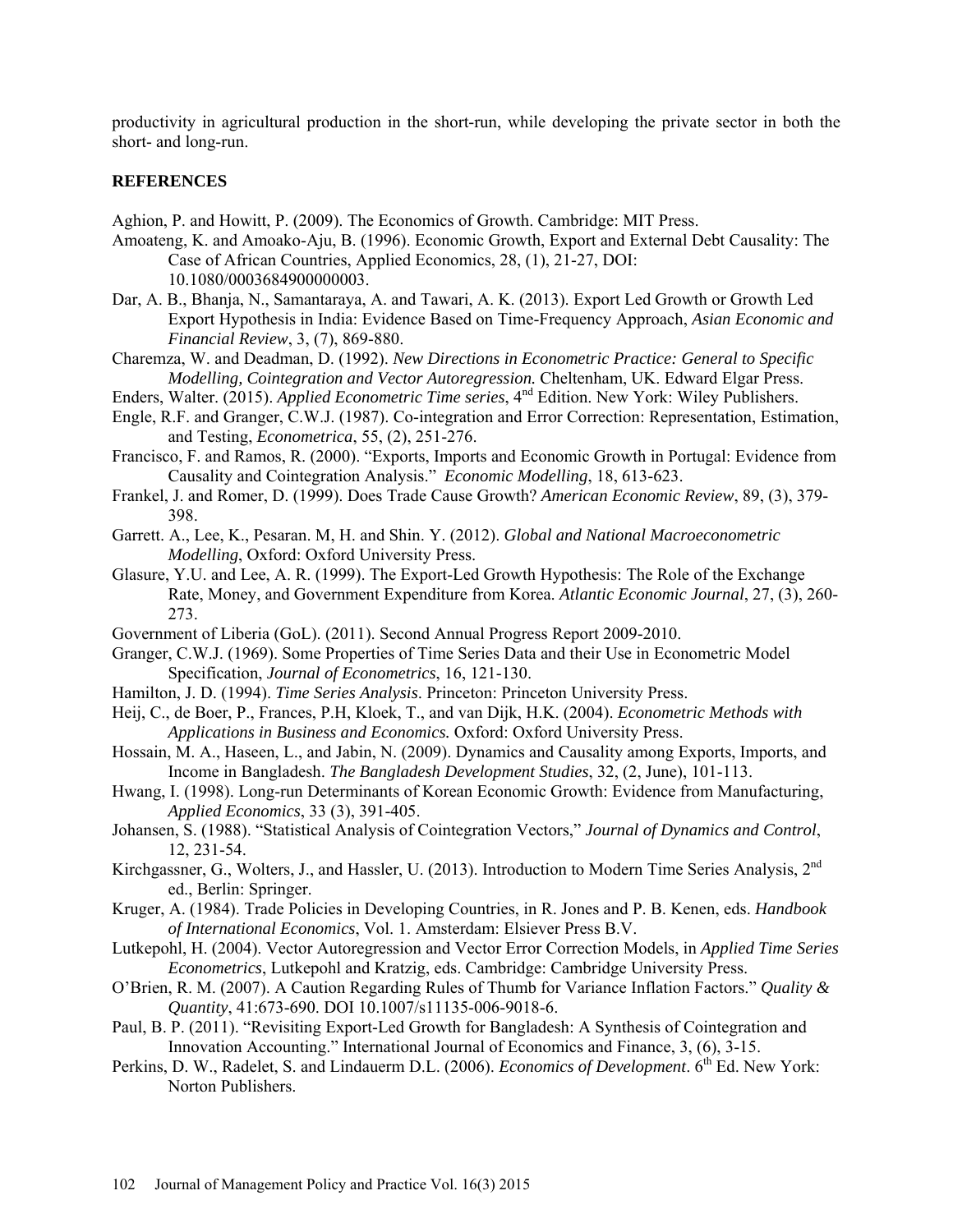Perron, P. (1989). Trend, Unit Root and Structural Change in Macroeconomic Time Series, in B.B. Rao (ed.) *Cointegration for the Applied Economist*. New York: St. Martin's Press.

Ramos, F.F.R. (200)1. Exports, Imports, and Economic Growth in Portugal: Evidence from Causality and Cointegration Analysis, *Economic Modelling*, 18, (4), 613-623.

Stock, J.H. and Watson, M.H. (2015). *Introduction to Econometrics*. Boston: Pearson.

The World Bank Group *Liberia at a Glance.* The World Bank, Washington, D.C.

<http://search.worldbank.org/all?qterm=The+World+Bank+Group+Liberia+at+a+Glance>

The World Factbook. [https://www.cia.gov/library/publications/the-world-factbook/geos/li.html.](https://www.cia.gov/library/publications/the-world-factbook/geos/li.html)

- Thoburn, J.T. (1973). Exports and Economic Growth in West Malaysia. Oxford Economic Papers, 25, (1), pp. 88-111.
- Tong. H., Kumar, T.K., and Huang, Y. (2011). *Developing Econometrics*. New York: Wiley and Sons.
- Todaro, M. P. and S. C. Smith. (2012). *Economic Development*, 11<sup>th</sup> ed., Boston: Addison Wesley.
- Uddin, M. G.S., Khan, S.A., Allam, M. M. (2010). An Empirical Study on Export, Import and Economic Growth in Bhutan, *Indian Economic Review*, Vol. 8(1), pp. 95-104.

#### **APPENDIX**

|                | Imports     | <b>Imports</b> | <b>Exports</b> | <b>Exports</b> | GDP         | <b>GDP</b>  |
|----------------|-------------|----------------|----------------|----------------|-------------|-------------|
| I(1)           | ADF(1)      | PP(1)          | AD(F1)         | PP(1)          | ADF(1)      | PP(1)       |
|                |             |                |                | Adj. t-        |             | Adj. t-     |
|                | t-Statistic | Adj. t-Stat    | t-Statistic    | <b>Stat</b>    | t-Statistic | <b>Stat</b> |
| $\bf{CV}$      | $-4.6326$   | $-4.6326$      | $-4.8923$      | $-5.44512$     | $-3.79112$  | $-7.64041$  |
| <b>P-value</b> | 0.0033      | 0.0033         | 0.0016         | 0.0003         | 0.0275      | 0.0000      |
|                |             |                |                |                |             |             |
| $1\%$          | $-4.2050$   | $-4.2050$      | $-4.2050$      | $-4.205$       | $-4.205$    | $-4.205$    |
| 5%             | $-3.5266$   | $-3.5266$      | $-3.5266$      | $-3.52661$     | $-3.52661$  | $-3.52661$  |
| <b>10%</b>     | $-3.1946$   | $-3.1946$      | $-3.1946$      | $-3.19461$     | $-3.19461$  | $-3.19461$  |

**TABLE 1 ADF AND PHILLIPS-PERRON TESTS FOR UNIT ROOT BY SERIES**

ADF: Adjusted Dickey Fuller Tests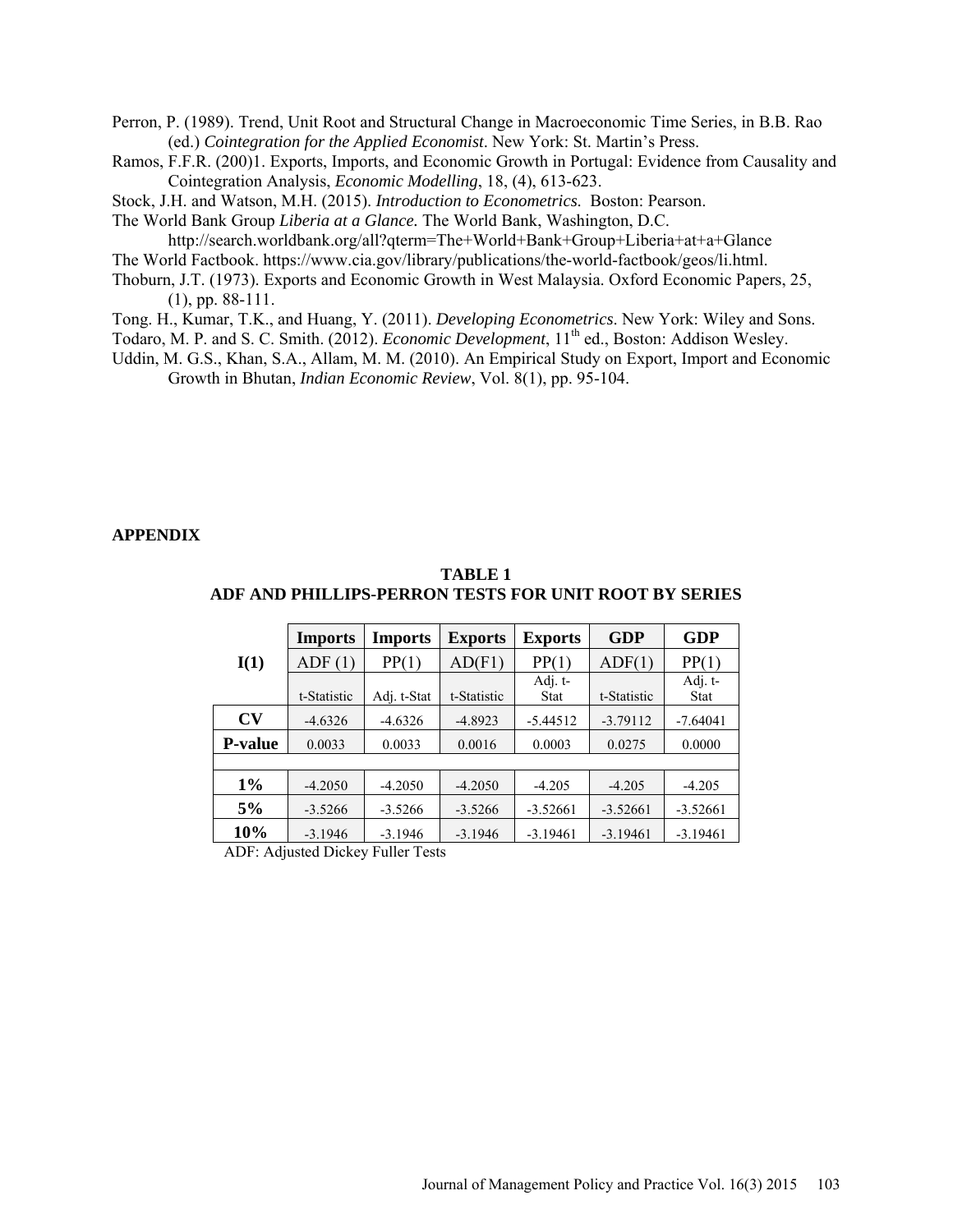### **TABLE 2 JOHANSEN COINTEGRATION TESTS WITH LIBERIA'S GDP, EXPORTS, AND IMPORTS**

Sample (adjusted): 1975 2011 Included observations: 37 after adjustments Trend assumption: Linear deterministic trend (restricted) Series: L\_GDP L\_M L\_X Lags interval (in first differences): 1 to 4

Unrestricted Cointegration Rank Test (Trace)

| Hypothesized<br>No. of $CE(s)$ | Eigenvalue | Trace<br><b>Statistic</b> | 0.05<br>Critical Value | Prob. $**$ |  |
|--------------------------------|------------|---------------------------|------------------------|------------|--|
| None $*$                       | 0.510349   | 45.45303                  | 42.91525               | 0.0273     |  |
| At most 1                      | 0.361173   | 19.03273                  | 25.87211               | 0.2788     |  |
| At most 2                      | 0.064129   | 2.452254                  | 12.51798               | 0.9342     |  |

**Trace test indicates 1 cointegrating eqn(s) at the 0.05 level**

\* denotes rejection of the hypothesis at the 0.05 level

\*\*MacKinnon-Haug-Michelis (1999) p-values

Unrestricted Cointegration Rank Test (Maximum Eigenvalue)

| Hypothesized<br>No. of $CE(s)$ | Eigenvalue | Max-Eigen<br><b>Statistic</b> | 0.05<br>Critical Value | $Prob.**$ |
|--------------------------------|------------|-------------------------------|------------------------|-----------|
| None <sup>*</sup>              | 0.510349   | 26.42030                      | 25.82321               | 0.0417    |
| At most 1                      | 0.361173   | 16.58048                      | 19.38704               | 0.1221    |
| At most 2                      | 0.064129   | 2.452254                      | 12.51798               | 0.9342    |

#### **Max-eigenvalue test indicates 1 cointegrating eqn(s) at the 0.05 level**

\* denotes rejection of the hypothesis at the 0.05 level

\*\*MacKinnon-Haug-Michelis (1999) p-values

Unrestricted Cointegrating Coefficients (normalized by b'\*S11\*b=I):

| L GDP<br>-16.06890 | L M<br>0.189401 | LX.<br>12.70003 | $@$ TREND $(71)$<br>0.188590 |
|--------------------|-----------------|-----------------|------------------------------|
| $-0.425743$        | 4.350544        | $-5.715265$     | $-0.096801$                  |
| 3.900718           | 1.990645        | $-5.217521$     | $-0.176633$                  |

Unrestricted Adjustment Coefficients (alpha):

| $D(L$ GDP)                   | 0.057564    | 0.060421       | 0.015610    |  |
|------------------------------|-------------|----------------|-------------|--|
| D(L M)                       | 0.012951    | 0.115551       | $-0.029785$ |  |
| $D(L \tX)$                   | $-0.041483$ | 0.116089       | 0.019471    |  |
| 1 Cointegrating Equation(s): |             | Log likelihood | 55.87025    |  |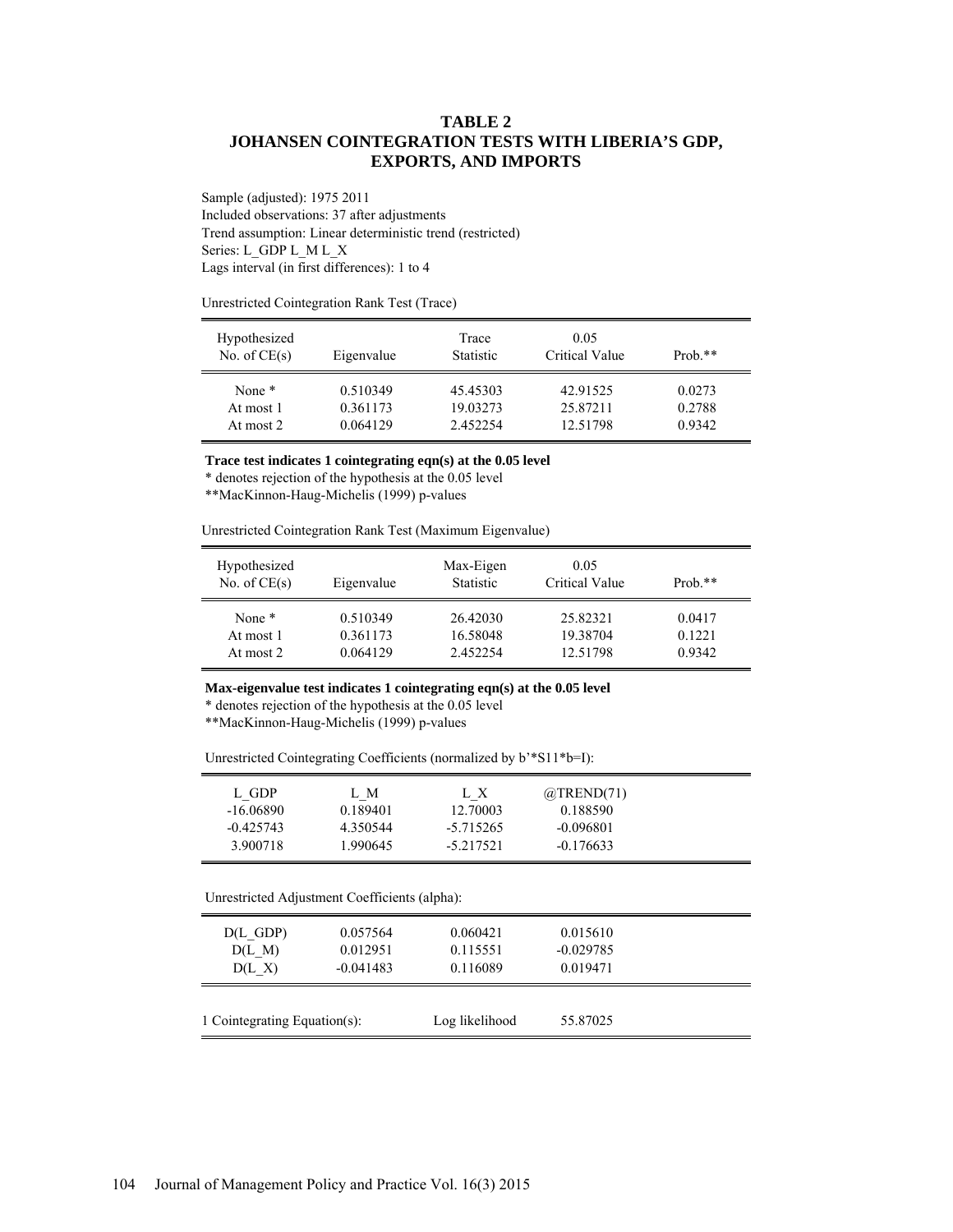# **Table 2, continued.**

|                                                         |                       | Normalized cointegrating coefficients (standard error in parentheses)        |                  |  |
|---------------------------------------------------------|-----------------------|------------------------------------------------------------------------------|------------------|--|
| L GDP                                                   | L M                   | L X                                                                          | $@$ TREND $(71)$ |  |
| 1.000000                                                | $-0.011787$           | $-0.790348$                                                                  | $-0.011736$      |  |
|                                                         | (0.06419)             | (0.08152)                                                                    | (0.00245)        |  |
|                                                         |                       |                                                                              |                  |  |
| Adjustment coefficients (standard error in parentheses) |                       |                                                                              |                  |  |
| $D(L$ GDP)                                              | $-0.924988$           |                                                                              |                  |  |
|                                                         | (0.43798)             |                                                                              |                  |  |
| $D(L_M)$                                                | $-0.208106$           |                                                                              |                  |  |
|                                                         | (0.75640)             |                                                                              |                  |  |
| $D(L \tX)$                                              | 0.666587              |                                                                              |                  |  |
|                                                         | (0.70979)             |                                                                              |                  |  |
|                                                         |                       |                                                                              |                  |  |
|                                                         |                       |                                                                              | 64.16049         |  |
| 2 Cointegrating Equation(s):                            |                       | Log likelihood                                                               |                  |  |
|                                                         |                       |                                                                              |                  |  |
|                                                         | L M                   | Normalized cointegrating coefficients (standard error in parentheses)<br>L X | $@$ TREND $(71)$ |  |
| L GDP<br>1.000000                                       | 0.000000              | $-0.806763$                                                                  | $-0.012012$      |  |
|                                                         |                       | (0.03046)                                                                    | (0.00206)        |  |
| 0.000000                                                | 1.000000              | $-1.392639$                                                                  | $-0.023426$      |  |
|                                                         |                       | (0.15253)                                                                    | (0.01031)        |  |
|                                                         |                       |                                                                              |                  |  |
| Adjustment coefficients (standard error in parentheses) |                       |                                                                              |                  |  |
| $D(L$ GDP)                                              | $-0.950712$           | 0.273765                                                                     |                  |  |
|                                                         | (0.38852)             | (0.10525)                                                                    |                  |  |
| D(L M)                                                  | $-0.257301$           | 0.505162                                                                     |                  |  |
|                                                         | (0.65003)<br>0.617163 | (0.17610)<br>0.497194                                                        |                  |  |
| $D(L \tX)$                                              | (0.59394)             | (0.16090)                                                                    |                  |  |

# **TABLE 3 VAR LAG ORDER SELECTION CRITERIA**

Endogenous variables: L\_GDP L\_M L\_X Exogenous variables: C Sample: 1970 2015 Included observations: 39

| Lag                       | LogL                                            | LR                                      | <b>FPE</b>                                      | AIC                                                    | SС                                               | HO                                                     |
|---------------------------|-------------------------------------------------|-----------------------------------------|-------------------------------------------------|--------------------------------------------------------|--------------------------------------------------|--------------------------------------------------------|
| $\Omega$<br>$\mathcal{L}$ | $-60.13819$<br>25.03316<br>31.03716<br>41.66652 | NA<br>152.8716*<br>9.852729<br>15.80777 | 0.005114<br>$0.000103*$<br>0.000121<br>0.000114 | 3.237856<br>$-0.668367*$<br>$-0.514726$<br>$-0.598283$ | 3 365822<br>$-0.156502*$<br>0.381038<br>0.681379 | 3.283769<br>$-0.484714*$<br>$-0.193334$<br>$-0.139151$ |

\* indicates lag order selected by the criterion

LR: sequential modified LR test statistic (each test at 5% level)

FPE: Final prediction error

AIC: Akaike information criterion

SC: Schwarz information criterion

HQ: Hannan-Quinn information criterion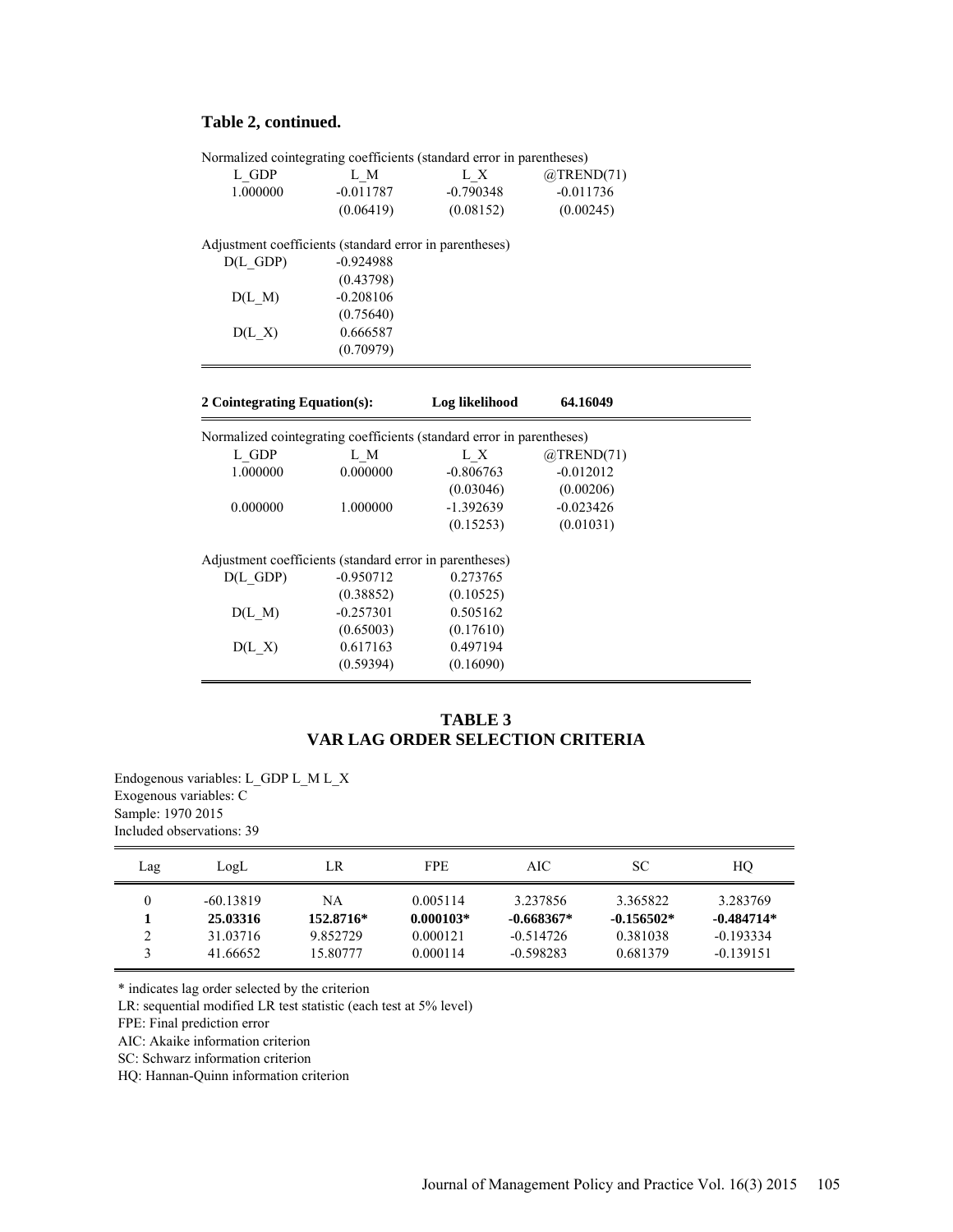# **TABLE 4 VAR (1, 1) REGRESSION ESTIMATE RESULTS**

|                                         | L GDP       | L M          | L X          |
|-----------------------------------------|-------------|--------------|--------------|
| $L$ GDP $(-1)$                          | 0.482575    | $-0.370148$  | $-0.167706$  |
|                                         | (0.12042)   | (0.21173)    | (0.19878)    |
|                                         | [4.00743]   | $[-1.74822]$ | $[-0.84366]$ |
|                                         |             |              |              |
| $L_M(-1)$                               | 0.332243    | 1.199350     | 0.360267     |
|                                         | (0.06382)   | (0.11221)    | (0.10535)    |
|                                         | [5.20612]   | [10.6887]    | [3.41982]    |
|                                         |             |              |              |
| $L X(-1)$                               | 0.042056    | $-0.047521$  | 0.712710     |
|                                         | (0.08952)   | (0.15740)    | (0.14778)    |
|                                         | [0.46978]   | $[-0.30190]$ | [4.82276]    |
|                                         |             |              |              |
| $\mathcal{C}$                           | 3.214754    | 4.574160     | 1.929629     |
|                                         | (1.03783)   | (1.82477)    | (1.71320)    |
|                                         | [3.09756]   | [2.50671]    | [1.12633]    |
| R-squared                               | 0.930982    | 0.890580     | 0.896456     |
| Adj. R-squared                          | 0.925386    | 0.881708     | 0.888060     |
| Sum sq. resids                          | 0.940686    | 2.908066     | 2.563334     |
| S.E. equation                           | 0.159449    | 0.280350     | 0.263210     |
| <b>F-statistic</b>                      | 166.3630    | 100.3824     | 106.7782     |
| Log likelihood                          | 19.20523    | $-3.931758$  | $-1.345081$  |
| Akaike AIC                              | $-0.741719$ | 0.386915     | 0.260736     |
| Schwarz SC                              | $-0.574541$ | 0.554093     | 0.427913     |
| Mean dependent                          | 20.45715    | 19.70859     | 19.53742     |
| S.D. dependent                          | 0.583727    | 0.815125     | 0.786700     |
| Determinant resid covariance (dof adj.) |             | 6.82E-05     |              |
| Determinant resid covariance            |             | 5.01E-05     |              |
| Log likelihood                          |             | 28.45364     |              |
| Akaike information criterion            |             | $-0.802616$  |              |
| Schwarz criterion                       |             | $-0.301083$  |              |
|                                         |             |              |              |

Sample (adjusted): 1971 2011 Included observations: 41 after adjustments Standard errors in ( ) & t-statistics in [ ]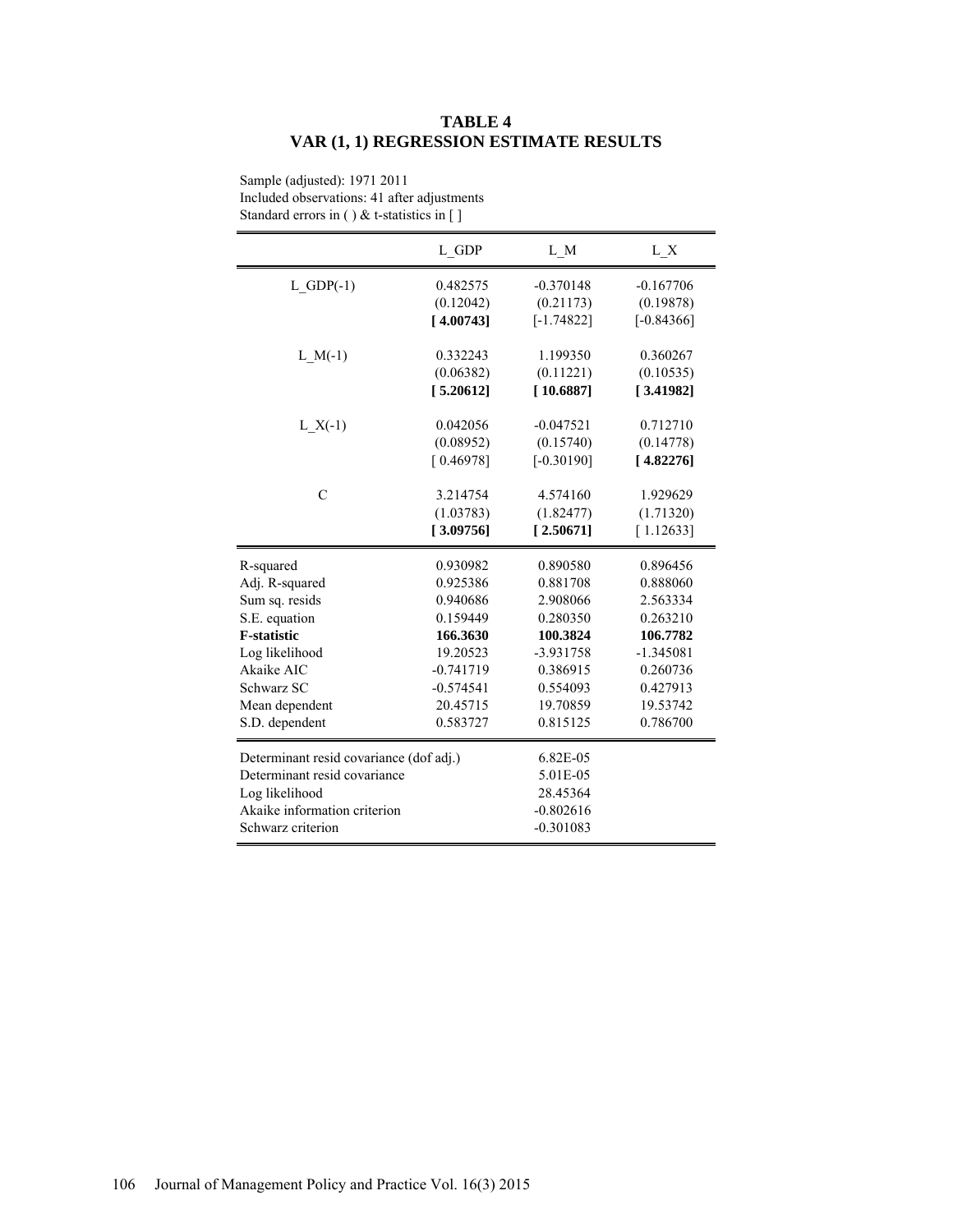# **TABLE 5 PAIRWISE GRANGER CAUSALITY TESTS**

Sample: 1970 2015  $L\varepsilon$ 

| Null Hypothesis:                 | Obs | F-Statistic | Prob.  |
|----------------------------------|-----|-------------|--------|
| L M does not Granger Cause L GDP | 32  | 3.42096     | 0.0277 |
| L GDP does not Granger Cause L M |     | 3.48945     | 0.0259 |
| L X does not Granger Cause L GDP | 32  | 0.51052     | 0.8503 |
| L GDP does not Granger Cause L X |     | 1.19739     | 0.3841 |
| L X does not Granger Cause L M   | 32  | 4.03271     | 0.0155 |
| L M does not Granger Cause L X   |     | 1.19210     | 0.3867 |

### **TABLE 6 IMPULSE RESPONSE FUNCTIONS**

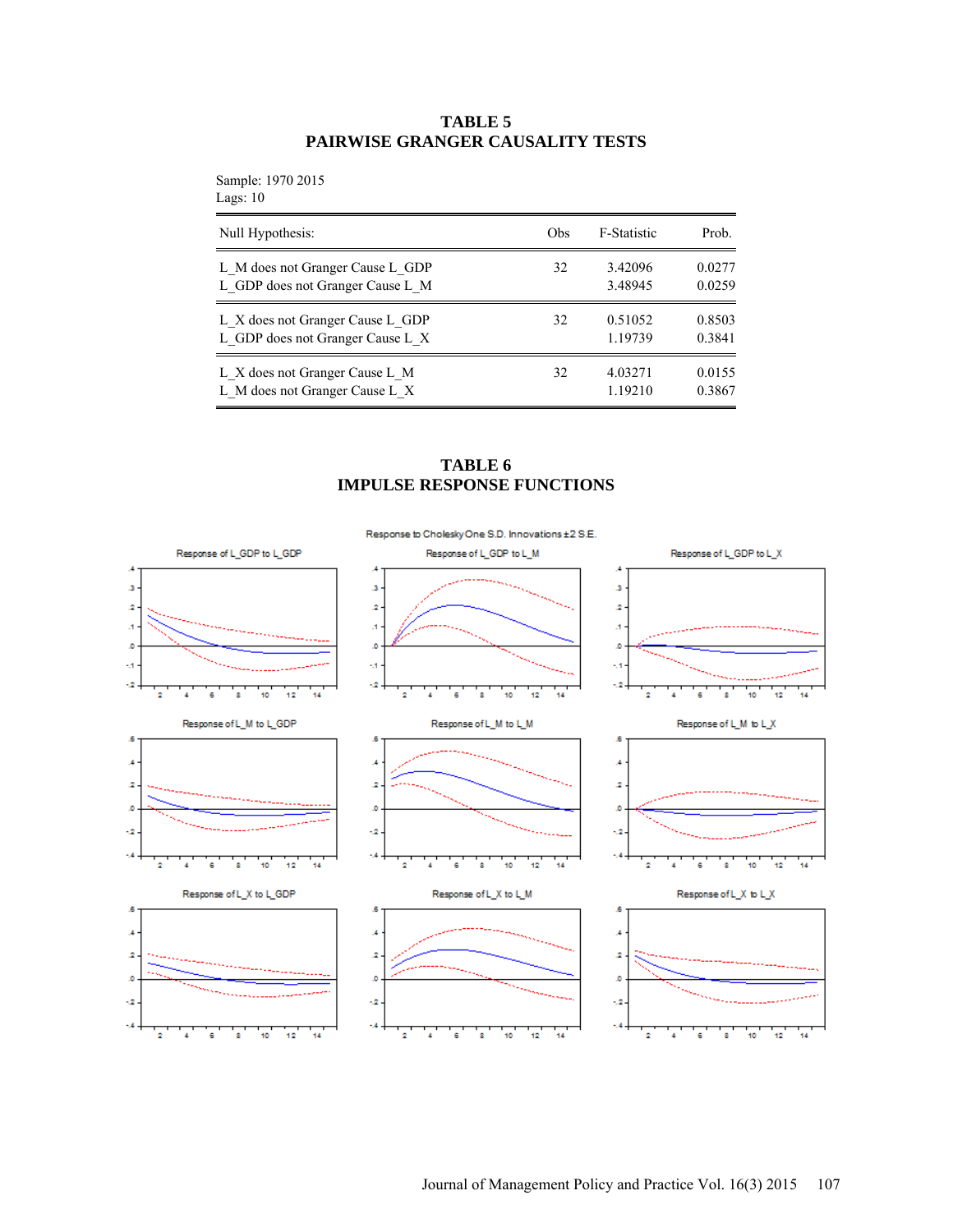| Period | S.E.     | Log(GDP) | Log(M)   | Log(X)   |
|--------|----------|----------|----------|----------|
| 1      | 0.159449 | 100.0000 | 0.000000 | 0.000000 |
| 2      | 0.219023 | 83.30086 | 16.54872 | 0.150420 |
| 3      | 0.279444 | 60.72990 | 39.11559 | 0.154519 |
| 4      | 0.341857 | 43.33647 | 56.56019 | 0.103340 |
| 5      | 0.401464 | 32.04351 | 67.83930 | 0.117190 |
| 6      | 0.454581 | 25.04965 | 74.72212 | 0.228230 |
| 7      | 0.499313 | 20.77535 | 78.80032 | 0.424331 |
| 8      | 0.535143 | 18.20263 | 81.11660 | 0.680762 |
| 9      | 0.562484 | 16.70956 | 82.31862 | 0.971821 |
| 10     | 0.582321 | 15.90966 | 82.81618 | 1.274160 |
| 11     | 0.595939 | 15.55240 | 82.87994 | 1.567661 |
| 12     | 0.604723 | 15.46744 | 82.69664 | 1.835921 |
| 13     | 0.610002 | 15.53494 | 82.39822 | 2.066844 |
| 14     | 0.612942 | 15.67019 | 82.07658 | 2.253226 |
| 15     | 0.614486 | 15.81574 | 81.79125 | 2.393015 |

**TABLE 7A VARIANCE DECOMPOSITION OF GDP**

# **TABLE 7-B VARIANCE DECOMPOSITION OF IMPORTS**

| <b>Period</b>  | S.E.     | Log(GDP) | Log(M)   | Log(X)   |
|----------------|----------|----------|----------|----------|
| 1              | 0.280350 | 16.39051 | 83.60949 | 0.000000 |
| $\overline{2}$ | 0.418884 | 10.16873 | 89.77876 | 0.052506 |
| 3              | 0.530437 | 6.762203 | 93.04081 | 0.196986 |
| $\overline{4}$ | 0.621284 | 4.936127 | 94.63809 | 0.425783 |
| 5              | 0.693523 | 4.026064 | 95.25509 | 0.718841 |
| 6              | 0.749010 | 3.664048 | 95.28264 | 1.053308 |
| 7              | 0.789910 | 3.634255 | 94.95893 | 1.406811 |
| 8              | 0.818661 | 3.800972 | 94.44048 | 1.758545 |
| 9              | 0.837787 | 4.072736 | 93.83733 | 2.089938 |
| 10             | 0.849721 | 4.384751 | 93.22973 | 2.385517 |
| 11             | 0.856645 | 4.690734 | 92.67526 | 2.634004 |
| 12             | 0.860380 | 4.959478 | 92.21121 | 2.829308 |
| 13             | 0.862333 | 5.173250 | 91.85579 | 2.970956 |
| 14             | 0.863492 | 5.326216 | 91.61014 | 3.063647 |
| 15             | 0.864466 | 5.422067 | 91.46202 | 3.115913 |